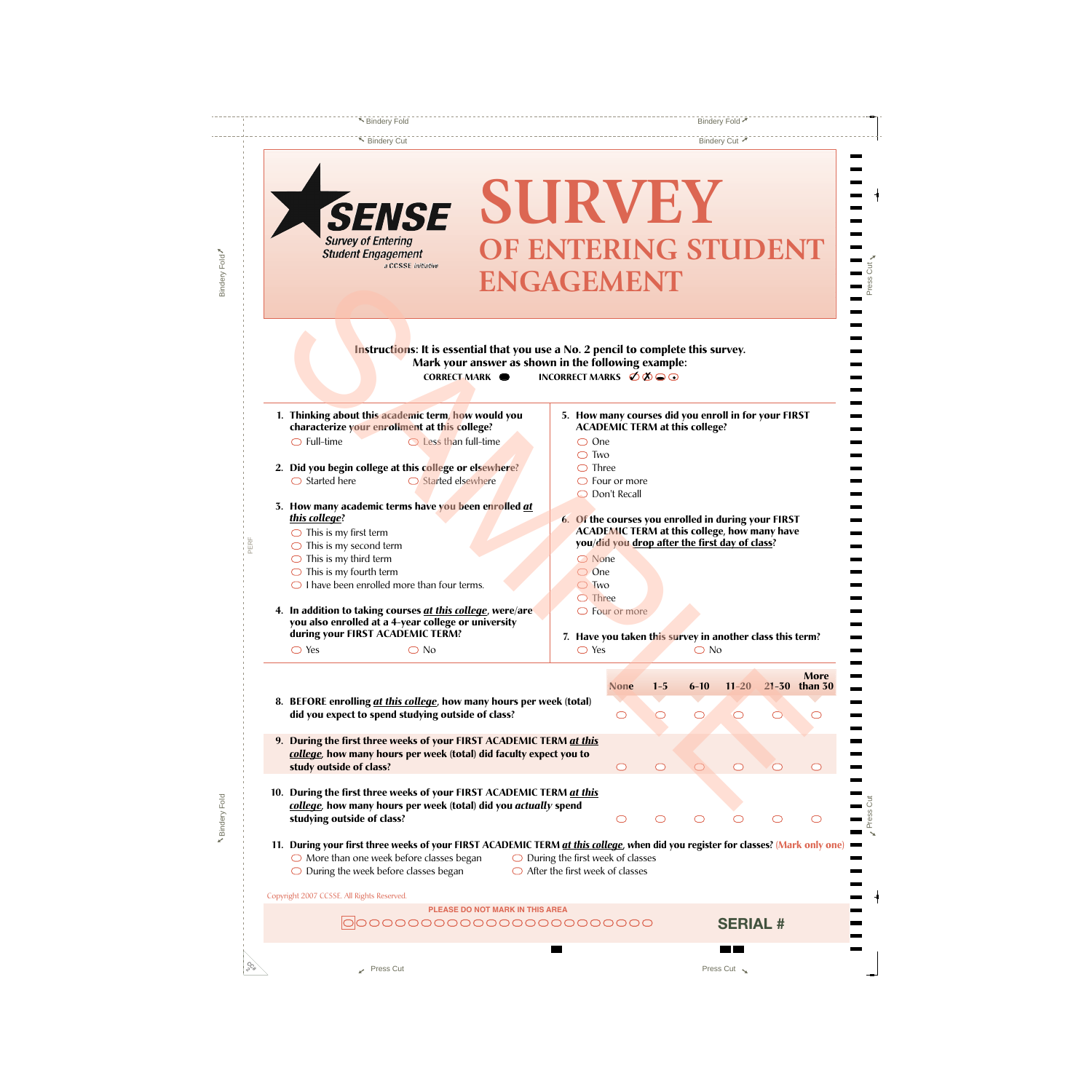|  | 12. This question has two parts:<br>Please answer both parts for<br>each of the courses.                                                                                                                                                                                                                                                                                                                                                                                                                                                                                                                                                                                                                                  |                               |                            | needed this course:        | My placement test scores indicated that I | I enrolled in this course during my<br>first academic term at this college: |                                               |                            |
|--|---------------------------------------------------------------------------------------------------------------------------------------------------------------------------------------------------------------------------------------------------------------------------------------------------------------------------------------------------------------------------------------------------------------------------------------------------------------------------------------------------------------------------------------------------------------------------------------------------------------------------------------------------------------------------------------------------------------------------|-------------------------------|----------------------------|----------------------------|-------------------------------------------|-----------------------------------------------------------------------------|-----------------------------------------------|----------------------------|
|  |                                                                                                                                                                                                                                                                                                                                                                                                                                                                                                                                                                                                                                                                                                                           | <b>Yes</b>                    | N <sub>o</sub>             | Don't<br><b>Recall</b>     | <b>Didn't Take</b><br><b>Test</b>         | <b>Yes</b>                                                                  | <b>No</b>                                     | Don't<br><b>Recall</b>     |
|  | a. Developmental/College Prep Reading<br>b. Developmental/College Prep Writing<br>c. Developmental/College Prep Math                                                                                                                                                                                                                                                                                                                                                                                                                                                                                                                                                                                                      | O<br>$\bigcirc$<br>$\bigcirc$ | O<br>$\bigcirc$<br>$\circ$ | O<br>$\bigcirc$<br>$\circ$ | O<br>$\bigcirc$<br>$\bigcirc$             | O<br>$\bigcirc$<br>$\circ$                                                  | O<br>$\bigcirc$<br>$\bigcirc$                 | O<br>$\bigcirc$<br>$\circ$ |
|  | 13. The following statements are about the college's orientation program for new students (mark all that apply).<br>$\bigcirc$ I took part in an online orientation prior to the beginning of classes<br>$\bigcirc$ I attended an on-campus orientation prior to the beginning of classes<br>$\bigcirc$ I enrolled in an orientation course as part of my course schedule during my first academic term at this college<br>$\bigcirc$ I was not aware of a college orientation program or course<br>$\bigcirc$ I was unable to participate in orientation due to scheduling or other issues<br>14. This set of items asks you about your earliest experiences at this college. To respond, please think about experiences |                               |                            |                            |                                           |                                                                             |                                               |                            |
|  | you had BY THE END OF THE FIRST THREE WEEKS OF YOUR FIRST ACADEMIC TERM at this college.                                                                                                                                                                                                                                                                                                                                                                                                                                                                                                                                                                                                                                  |                               |                            |                            |                                           |                                                                             |                                               |                            |
|  | a. A college staff member reviewed with me college materials such as student                                                                                                                                                                                                                                                                                                                                                                                                                                                                                                                                                                                                                                              |                               |                            |                            | <b>Yes</b>                                | <b>No</b>                                                                   | <b>Don't Recall</b>                           | N/A                        |
|  | handbook, college catalogue, program requirements, and web-based<br>resources                                                                                                                                                                                                                                                                                                                                                                                                                                                                                                                                                                                                                                             |                               |                            |                            | $\circlearrowright$                       | O                                                                           | $\bigcirc$                                    | ◯                          |
|  | b. I was required to take a placement test (COMPASS, ASSET, AccuPlacer, etc.)                                                                                                                                                                                                                                                                                                                                                                                                                                                                                                                                                                                                                                             |                               |                            |                            | ◯                                         | $\bigcirc$                                                                  | $\bigcirc$                                    |                            |
|  | c. I took a placement test (ACT, SAT, COMPASS, ASSET, AccuPlacer, etc.)                                                                                                                                                                                                                                                                                                                                                                                                                                                                                                                                                                                                                                                   |                               |                            |                            | ◯                                         | $\bigcirc$                                                                  | $\bigcirc$                                    | ◯                          |
|  | d. I was exempt from taking a placement test at this college because of my test<br>scores on previous exams or coursework                                                                                                                                                                                                                                                                                                                                                                                                                                                                                                                                                                                                 |                               |                            |                            | $\circlearrowright$                       | $\circ$                                                                     | $\bigcirc$                                    | ◯                          |
|  | e. An academic advisor reviewed my placement test scores (ASSET, COMPASS,<br>ACT, SAT, etc.) to help me understand the courses I needed to take during my<br><b>FIRST ACADEMIC TERM</b>                                                                                                                                                                                                                                                                                                                                                                                                                                                                                                                                   |                               |                            |                            |                                           | ◯                                                                           | ◯                                             | ◯                          |
|  | f. An academic advisor explained that the college required me to enroll in the<br>classes indicated by my placement test scores during my first academic term                                                                                                                                                                                                                                                                                                                                                                                                                                                                                                                                                             |                               |                            |                            | $\bigcap$                                 | $\bigcap$                                                                   | $\left( \begin{array}{c} \end{array} \right)$ |                            |
|  | g. An academic advisor helped me to select a course of study/program or major                                                                                                                                                                                                                                                                                                                                                                                                                                                                                                                                                                                                                                             |                               |                            |                            |                                           | $\bigcirc$                                                                  | ⌒                                             | ◯                          |
|  | h. An advisor helped me to set academic goals and to create a plan for achieving<br>them                                                                                                                                                                                                                                                                                                                                                                                                                                                                                                                                                                                                                                  |                               |                            |                            | $\circlearrowright$                       | $\circlearrowright$                                                         | $\circlearrowright$                           | $\circlearrowright$        |
|  | i. I took one or more of my courses in order to qualify for financial aid                                                                                                                                                                                                                                                                                                                                                                                                                                                                                                                                                                                                                                                 |                               |                            |                            | ◯                                         | $\circlearrowright$                                                         | $\circlearrowright$                           |                            |
|  | j. I was informed that I could apply for financial aid                                                                                                                                                                                                                                                                                                                                                                                                                                                                                                                                                                                                                                                                    |                               |                            |                            |                                           | $\circlearrowright$                                                         | $\circ$                                       |                            |
|  | k. A financial aid staff member helped me analyze my needs for financial aid                                                                                                                                                                                                                                                                                                                                                                                                                                                                                                                                                                                                                                              |                               |                            |                            | $\circlearrowright$                       | O                                                                           |                                               |                            |
|  | I. I applied, but did not receive financial aid                                                                                                                                                                                                                                                                                                                                                                                                                                                                                                                                                                                                                                                                           |                               |                            |                            | $\circlearrowright$                       | $\circ$                                                                     | $\circlearrowright$                           |                            |
|  | m. I received financial aid                                                                                                                                                                                                                                                                                                                                                                                                                                                                                                                                                                                                                                                                                               |                               |                            |                            | $\circlearrowright$                       | O                                                                           | O                                             |                            |
|  | n. At least one college staff member knew my name                                                                                                                                                                                                                                                                                                                                                                                                                                                                                                                                                                                                                                                                         |                               |                            |                            | ◯                                         |                                                                             | $\circlearrowright$                           |                            |
|  | o. At least one other student (whom I didn't previously know) knew my name                                                                                                                                                                                                                                                                                                                                                                                                                                                                                                                                                                                                                                                |                               |                            |                            | $\circlearrowright$                       | O                                                                           | $\circlearrowright$                           |                            |
|  | p. At least one faculty member knew my name                                                                                                                                                                                                                                                                                                                                                                                                                                                                                                                                                                                                                                                                               |                               |                            |                            | $\circlearrowright$                       | $\circlearrowright$                                                         | $\circlearrowright$                           |                            |
|  | q. All the courses I needed to take during my first academic term were available at<br>times convenient for me<br><b>The Co</b>                                                                                                                                                                                                                                                                                                                                                                                                                                                                                                                                                                                           |                               | <b>START</b>               |                            | $\circlearrowright$                       | $\bigcirc$                                                                  | $\bigcirc$                                    | PACF                       |

| 13. The following statements are about the college's orientation program for new students (mark all that apply).<br>$\bigcirc$ I took part in an online orientation prior to the beginning of classes<br>$\bigcirc$ I attended an on-campus orientation prior to the beginning of classes<br>$\bigcirc$ I enrolled in an orientation course as part of my course schedule during my first academic term at this college<br>$\bigcirc$ I was not aware of a college orientation program or course<br>$\bigcirc$ I was unable to participate in orientation due to scheduling or other issues |                     |                     |                     |                     |
|---------------------------------------------------------------------------------------------------------------------------------------------------------------------------------------------------------------------------------------------------------------------------------------------------------------------------------------------------------------------------------------------------------------------------------------------------------------------------------------------------------------------------------------------------------------------------------------------|---------------------|---------------------|---------------------|---------------------|
| 14. This set of items asks you about your earliest experiences at this college. To respond, please think about experiences<br>you had BY THE END OF THE FIRST THREE WEEKS OF YOUR FIRST ACADEMIC TERM at this college.                                                                                                                                                                                                                                                                                                                                                                      |                     |                     |                     |                     |
| a. A college staff member reviewed with me college materials such as student                                                                                                                                                                                                                                                                                                                                                                                                                                                                                                                | <b>Yes</b>          | <b>No</b>           | <b>Don't Recall</b> | N/A                 |
| handbook, college catalogue, program requirements, and web-based<br>resources                                                                                                                                                                                                                                                                                                                                                                                                                                                                                                               | O                   | O                   | ◯                   |                     |
| b. I was required to take a placement test (COMPASS, ASSET, AccuPlacer, etc.)                                                                                                                                                                                                                                                                                                                                                                                                                                                                                                               | O                   | ◯                   | $\bigcirc$          |                     |
| c. I took a placement test (ACT, SAT, COMPASS, ASSET, AccuPlacer, etc.)                                                                                                                                                                                                                                                                                                                                                                                                                                                                                                                     | O                   | ◯                   | ◯                   |                     |
| d. I was exempt from taking a placement test at this college because of my test<br>scores on previous exams or coursework                                                                                                                                                                                                                                                                                                                                                                                                                                                                   | $\circ$             | $\bigcirc$          | $\bigcirc$          | ◯                   |
| e. An academic advisor reviewed my placement test scores (ASSET, COMPASS,<br>ACT, SAT, etc.) to help me understand the courses I needed to take during my<br><b>FIRST ACADEMIC TERM</b>                                                                                                                                                                                                                                                                                                                                                                                                     |                     | $\bigcirc$          | $\circ$             | ◯                   |
| f. An academic advisor explained that the college required me to enroll in the<br>classes indicated by my placement test scores during my first academic term                                                                                                                                                                                                                                                                                                                                                                                                                               | $\bigcirc$          | $\bigcirc$          | ◯                   |                     |
| An academic advisor helped me to select a course of study/program or major<br>g.                                                                                                                                                                                                                                                                                                                                                                                                                                                                                                            |                     | ◯                   | ◯                   |                     |
| h. An advisor helped me to set academic goals and to create a plan for achieving<br>them                                                                                                                                                                                                                                                                                                                                                                                                                                                                                                    | $\bigcirc$          | $\bigcirc$          | $\bigcirc$          | $\circlearrowright$ |
| i. I took one or more of my courses in order to qualify for financial aid                                                                                                                                                                                                                                                                                                                                                                                                                                                                                                                   | ◯                   | $\circlearrowright$ | $\circlearrowright$ |                     |
| I was informed that I could apply for financial aid                                                                                                                                                                                                                                                                                                                                                                                                                                                                                                                                         | ◯                   | $\circlearrowright$ | $\circ$             |                     |
| k. A financial aid staff member helped me analyze my needs for financial aid                                                                                                                                                                                                                                                                                                                                                                                                                                                                                                                | O                   | $\bigcirc$          |                     | $\circ$             |
| I. I applied, but did not receive financial aid                                                                                                                                                                                                                                                                                                                                                                                                                                                                                                                                             | $\bigcirc$          | $\bigcirc$          | $\circ$             |                     |
| m. I received financial aid                                                                                                                                                                                                                                                                                                                                                                                                                                                                                                                                                                 | O                   | O                   | $\circlearrowright$ |                     |
| n. At least one college staff member knew my name                                                                                                                                                                                                                                                                                                                                                                                                                                                                                                                                           | $\bigcirc$          | $\circ$             | $\circ$             | ◯                   |
| o. At least one other student (whom I didn't previously know) knew my name                                                                                                                                                                                                                                                                                                                                                                                                                                                                                                                  | O                   | O                   | $\circlearrowright$ |                     |
| p. At least one faculty member knew my name                                                                                                                                                                                                                                                                                                                                                                                                                                                                                                                                                 | $\bigcirc$          | $\circ$             | $\circ$             | $\circlearrowright$ |
| q. All the courses I needed to take during my first academic term were available at<br>times convenient for me                                                                                                                                                                                                                                                                                                                                                                                                                                                                              | $\circlearrowright$ | $\bigcirc$          | $\circ$             | PAGE <sub>2</sub>   |

PERF<br>PERF

**CC# 2**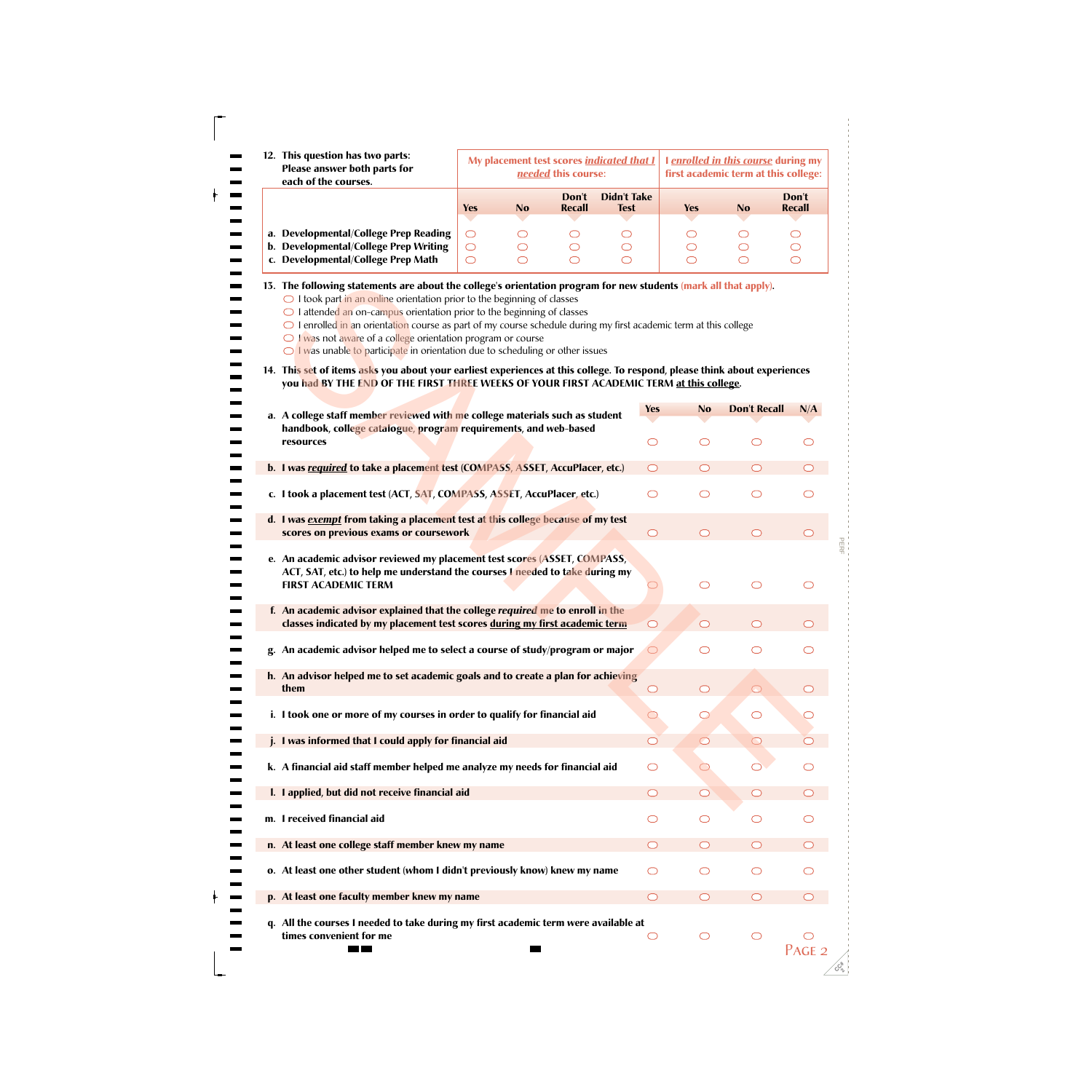| 15. Please indicate in which of the following you enrolled during the FIRST THREE WEEKS OF YOUR FIRST ACADEMIC |                       |  |
|----------------------------------------------------------------------------------------------------------------|-----------------------|--|
| TERM at this college?                                                                                          | Enrolled Not Enrolled |  |

|                                                                          | <b>Enrolled</b> | <b>Not Enrolled</b> |
|--------------------------------------------------------------------------|-----------------|---------------------|
|                                                                          |                 |                     |
| a. English as a second language course                                   |                 |                     |
| b. Student success or student development course                         |                 |                     |
| c. Organized learning community (linked courses for a group of students) |                 |                     |

**16. This set of items asks you about your earliest experiences at this college. To respond, please think about experiences you had BY THE END OF THE FIRST THREE WEEKS OF YOUR FIRST ACADEMIC TERM at this college.**

 $\frac{1}{2}$ 

 $\blacksquare$  $\blacksquare$ ۰

÷,

-

 $\blacksquare$ 

Ξ,

-

-— --

 $\equiv$ 

 $\frac{1}{1}$ 

| THE LIVE OF THE LIBJT THREE WEEKS OF TOUR LIBJT ACADEMIC TERM OF GIB COICEC.                                                                                                          |                                 |                     |                       |                         |                                    |                        |
|---------------------------------------------------------------------------------------------------------------------------------------------------------------------------------------|---------------------------------|---------------------|-----------------------|-------------------------|------------------------------------|------------------------|
|                                                                                                                                                                                       | <b>Strongly</b><br><b>Agree</b> | <b>Agree</b>        | <b>Neutral</b>        | <b>Disagree</b>         | <b>Strongly</b><br><b>Disagree</b> | Don't<br>Recall        |
| a. The very first time I came to this college I felt welcome                                                                                                                          | ◯                               | $\bigcirc$          | $\bigcirc$            | $\bigcirc$              | $\bigcirc$                         | $\bigcirc$             |
| b. I was able to access the information I needed to<br>complete the enrollment process (admissions,<br>registration, financial aid, etc.)                                             | $\bigcirc$                      | $\bigcirc$          | $\bigcirc$            | ◯                       | $\bigcirc$                         | $\bigcirc$             |
| c. An academic advisor was available at times convenient<br>for me                                                                                                                    | ◯                               | $\bigcirc$          | $\bigcirc$            | $\bigcirc$              | $\bigcirc$                         | ◯                      |
| d. A college faculty or staff member talked with me about<br>my commitments outside of school (work, children,<br>dependents, etc.) to help me figure out how many<br>courses to take | $\bigcirc$                      | $\bigcirc$          | $\bigcirc$            | $\bigcirc$              | $\bigcirc$                         | $\bigcirc$             |
| e. I could go to a faculty or staff member with questions or<br>concerns related to my coursework.                                                                                    |                                 | $\circlearrowright$ | $\bigcirc$            | ◯                       | ◯                                  | ⌒                      |
| f. I could go to a faculty or staff member with questions or<br>concerns about matters <i>unrelated</i> to my coursework                                                              | $\circlearrowright$             | $\circ$             | $\circlearrowright$   | $\bigcirc$              | $\bigcirc$                         | $\circlearrowright$    |
| Instructors had activities to introduce students to one<br>another                                                                                                                    |                                 |                     | $\overline{\bigcirc}$ | $\circlearrowright$     | $\bigcirc$                         | ⌒                      |
| h. Instructors clearly explained academic resources and<br>services available at this college                                                                                         | $\bigcirc$                      | $\circ$             | $\bigcirc$            | $\bigcirc$              | $\bigcirc$                         | $\bigcirc$             |
| i. Instructors clearly explained course grading policies                                                                                                                              | $\circlearrowright$             | $\circlearrowright$ | $\bigcirc$            | $\bigcirc$              |                                    | ◯                      |
| j. Instructors clearly explained course syllabi                                                                                                                                       | $\bigcirc$                      | $\bigcirc$          | ◯                     | $\bigcirc$              | $\bigcirc$                         | ◯                      |
| k. I knew how to get in touch with/contact my instructors<br>outside of class                                                                                                         | $\circlearrowright$             | $\bigcirc$          |                       | $\bigcirc$              |                                    |                        |
| 17. During THE FIRST THREE WEEKS OF YOUR FIRST ACADEMIC TERM at this college, how often did you do the following:                                                                     |                                 |                     |                       |                         |                                    |                        |
|                                                                                                                                                                                       |                                 | Not at<br>all.      | <b>Onro</b>           | <b>Several</b><br>Timos | At Least<br>$M$ aakly              | Don't<br><b>Recall</b> |

## **17. During THE FIRST THREE WEEKS OF YOUR FIRST ACADEMIC TERM at this college,** *how often* **did you do the following:**

|                                                                     | Not at<br>all | Once | <b>Several</b><br><b>Times</b> | At Least<br><b>Weekly</b> | Don't<br>Recall |
|---------------------------------------------------------------------|---------------|------|--------------------------------|---------------------------|-----------------|
|                                                                     |               |      |                                |                           |                 |
| a. Ask questions in class or contribute to class discussions        |               |      |                                |                           |                 |
| b. Prepare at least one draft of an assignment before turning it in |               |      |                                |                           |                 |
| c. Complete and turn in at least one assignment                     |               |      |                                |                           |                 |
| d. Come to class without completing readings or assignments         |               |      |                                |                           |                 |
|                                                                     |               |      |                                |                           |                 |

**CC# 2**

PAGE 3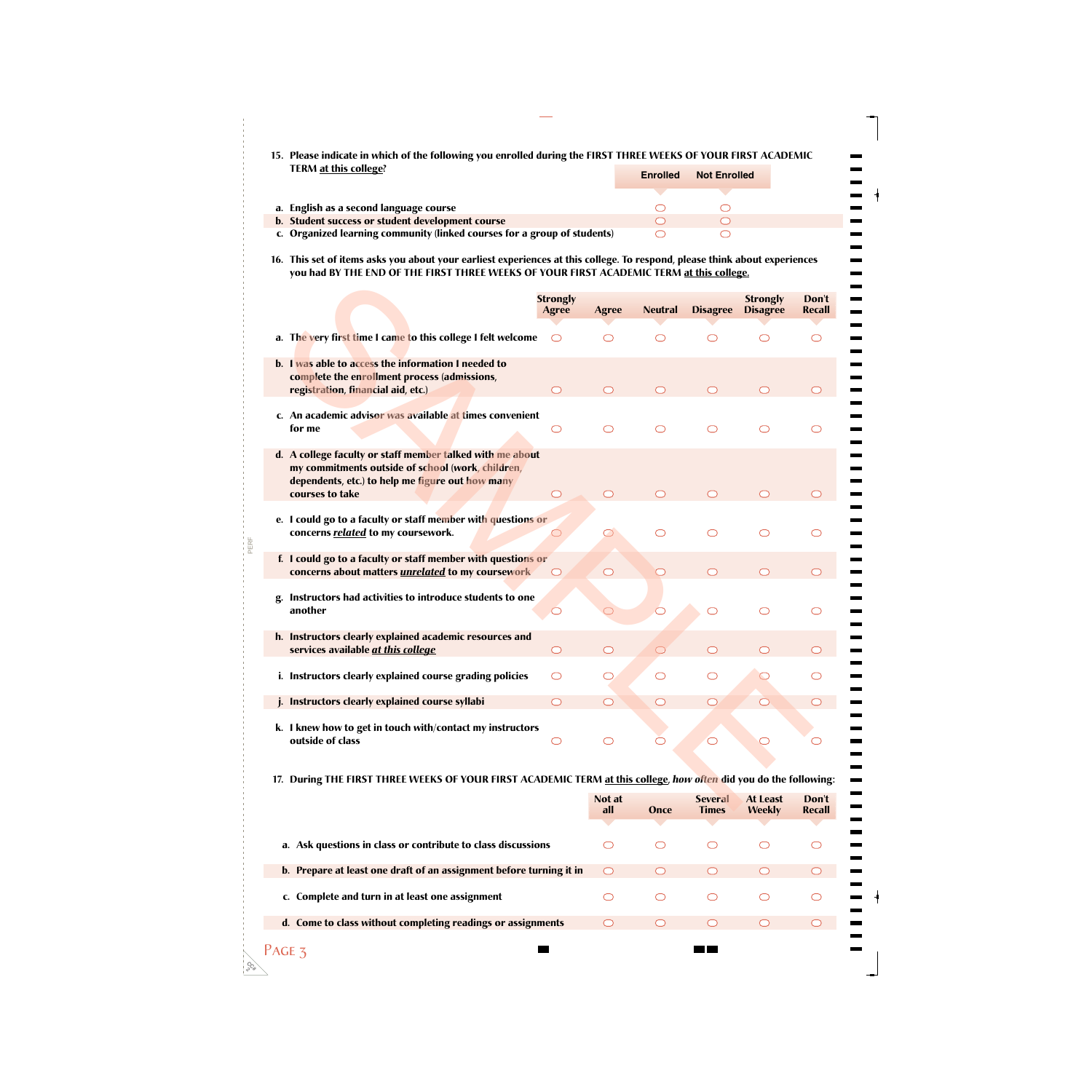▼ Bindery Fold Bindery Fold Bindery Fold 7

▼ Bindery Cut 7

# **SERIAL #**

 $\blacksquare$ 

➚Press Cut

N Press Cut

 $\frac{1}{1}$ 

### **PLEASE DO NOT MARK IN THIS AREA**

|       |    |                                                                                                                     | Not at<br><b>All</b> | Once       | <b>Several</b><br><b>Times</b> | At Least<br><b>Weekly</b> | Don't<br><b>Recall</b> |
|-------|----|---------------------------------------------------------------------------------------------------------------------|----------------------|------------|--------------------------------|---------------------------|------------------------|
| Cut   |    | e. Work with other students on a project during class                                                               | ◯                    | ⊂          | $\overline{\phantom{0}}$       |                           |                        |
| Press |    | f. Work with classmates outside of class to prepare class<br>assignments                                            | $\bigcirc$           | $\bigcap$  | ◯                              |                           |                        |
|       |    | g. Use the Internet or instant messaging to work on an assignment                                                   | ◯                    | ◯          | ⌒                              |                           |                        |
|       |    | h. Use e-mail to communicate with an instructor                                                                     | $\bigcap$            | $\bigcirc$ | $\bigcirc$                     |                           |                        |
|       |    | i. Discuss an assignment or grade with an instructor                                                                | ◯                    | $\bigcirc$ | ◯                              |                           |                        |
|       |    | Discuss ideas from readings or classes with instructors outside of<br>class                                         |                      | $\subset$  | $\subset$                      |                           |                        |
|       | k. | Receive prompt feedback (written or oral) from instructors on<br>performance                                        | ⌒                    | $\subset$  |                                |                           |                        |
|       |    | I. Discuss ideas from your readings or classes with others outside of<br>class (students, family, co-workers, etc.) | $\bigcirc$           | ◯          |                                |                           |                        |
|       |    | m. Skip class                                                                                                       |                      |            |                                |                           |                        |

| i'n mai classifiates batslac of class to prepare class<br>assignments                                                      |                                     |            |            |            |                     |                            |                     |                     |                     |                                                  |            |              |
|----------------------------------------------------------------------------------------------------------------------------|-------------------------------------|------------|------------|------------|---------------------|----------------------------|---------------------|---------------------|---------------------|--------------------------------------------------|------------|--------------|
| g. Use the Interne <mark>t or</mark> instant messaging to work on an assignment                                            |                                     |            |            |            |                     | O                          | $\bigcirc$          |                     | ◯                   | $\circlearrowright$                              | $\bigcirc$ |              |
| h. Use e-mail to communicate with an instructor                                                                            |                                     |            |            |            |                     | $\bigcirc$                 | $\bigcirc$          |                     | $\bigcirc$          | $\bigcirc$                                       | $\bigcirc$ |              |
| i. Discuss an assignment or grade with an instructor                                                                       |                                     |            |            |            |                     | O                          | $\circlearrowright$ |                     | ◯                   | ◯                                                | ◯          |              |
| j. Discuss ideas from readings or classes with instructors outside of<br>class                                             |                                     |            |            |            |                     | $\bigcirc$                 | $\circ$             |                     | $\bigcirc$          | $\circ$                                          | $\bigcirc$ |              |
| k.  Receive prompt fee <mark>dback (written</mark> or o <mark>ral)</mark> from instructors on<br>performance               |                                     |            |            |            |                     | O                          | $\circ$             |                     | ◯                   | $\bigcirc$                                       | ◯          |              |
| I. Discuss ideas from your readings or classes with others outside of<br>class (students, family, co-workers, etc.)        |                                     |            |            |            |                     | $\bigcirc$                 | $\bigcirc$          |                     | $\bigcirc$          | $\bigcirc$                                       | $\bigcirc$ |              |
| n. Skip class                                                                                                              |                                     |            |            |            |                     |                            | $\bigcirc$          |                     | ◯                   | ◯                                                | ◯          |              |
| 8. This section has three parts. Thinking about the FIRST THREE WEEKS OF YOUR FIRST ACADEMIC TERM <u>at this college</u> , |                                     |            |            |            |                     |                            |                     |                     |                     |                                                  |            |              |
| please answer all three sections, indicating (1) YOUR AWARENESS of these college services, (2) HOW OFTEN you used          |                                     |            |            |            |                     |                            |                     |                     |                     |                                                  |            |              |
| the services, and (3) HOW SATISFIED you were with the services you used.                                                   |                                     |            |            |            |                     |                            |                     |                     |                     |                                                  |            |              |
|                                                                                                                            | (1)<br>Did you<br>know<br>about it? |            |            |            | (2)                 | How often did you use it?  |                     |                     |                     | (3)<br><b>How satisfied were</b><br>you with it? |            |              |
|                                                                                                                            |                                     |            |            |            |                     |                            |                     |                     |                     |                                                  | Don't      |              |
|                                                                                                                            |                                     |            | Not at     |            |                     | Several At least Don't     |                     |                     | Some-               | Not at                                           |            | N/           |
|                                                                                                                            | Yes                                 | <b>No</b>  | <b>All</b> | Once       |                     | <b>Times Weekly Recall</b> |                     | <b>Very</b>         | what                | <b>All</b>                                       | Recall     | $\mathbf{A}$ |
| a. Academic<br>advising/planning                                                                                           | $\circ$                             | $\circ$    | $\circ$    | ◯          | $\bigcirc$          | $\circ$                    | $\bigcirc$          | $\bigcirc$          | $\bigcirc$          | $\circlearrowright$                              | $\bigcirc$ | $\bigcirc$   |
| b. Career counseling                                                                                                       | O                                   | $\bigcirc$ | $\circ$    | $\bigcirc$ | $\bigcirc$          | $\bigcirc$                 | $\bigcirc$          | $\bigcirc$          | $\bigcirc$          | $\bigcirc$                                       | $\bigcirc$ | $\bigcirc$   |
| c. Job placement assistance                                                                                                | $\bigcirc$                          | $\circ$    | $\bigcirc$ | $\circ$    | $\circ$             | $\bigcirc$                 | $\circ$             | $\bigcirc$          | $\bigcirc$          | $\bigcirc$                                       | $\bigcirc$ | $\bigcirc$   |
| d. Peer or other tutoring                                                                                                  | O                                   | $\bigcirc$ | $\circ$    | $\bigcirc$ | $\bigcirc$          | $\circlearrowright$        | $\bigcirc$          | $\circlearrowright$ | $\circlearrowright$ |                                                  | $\bigcirc$ | $\subset$    |
| e. Skill labs (writing, math,<br>$etc.$ )                                                                                  | $\bigcirc$                          | $\circ$    | $\circ$    | $\circ$    | $\circlearrowright$ | $\circ$                    | $\bigcirc$          | $\bigcirc$          | $\bigcirc$          | $\circ$                                          | $\bigcirc$ | $\bigcirc$   |
| f. Financial aid advising                                                                                                  | $\bigcirc$                          | $\circ$    | $\bigcirc$ | $\bigcirc$ | $\bigcirc$          | $\bigcirc$                 | $\bigcirc$          | $\bigcirc$          | $\bigcirc$          | $\circ$                                          | $\bigcirc$ | $\bigcirc$   |
| g. Computer lab                                                                                                            | $\bigcirc$                          | $\circ$    | $\bigcirc$ | $\bigcirc$ | $\bigcirc$          | $\bigcirc$                 | $\bigcirc$          | $\bigcirc$          | $\bigcirc$          | $\bigcirc$                                       | $\bigcirc$ | $\subset$    |
| h. Student organizations                                                                                                   | $\bigcirc$                          | $\circ$    | $\bigcirc$ | $\bigcirc$ | $\bigcirc$          | $\bigcirc$                 | $\bigcirc$          | $\bigcirc$          | $\bigcirc$          | $\bigcirc$                                       | $\bigcirc$ | $\bigcirc$   |
| i. Transfer credit assistance                                                                                              | $\bigcirc$                          | $\circ$    | $\bigcirc$ | $\bigcirc$ | $\bigcirc$          | $\bigcirc$                 | $\bigcirc$          | $\bigcirc$          | $\bigcirc$          | $\bigcirc$                                       | $\bigcirc$ | $\circ$      |
| Services to students with<br>disabilities                                                                                  | $\bigcirc$                          | $\bigcirc$ | $\bigcirc$ | $\bigcirc$ | $\bigcirc$          | $\bigcirc$                 | $\bigcirc$          | $\bigcirc$          | O                   | $\bigcirc$                                       | $\bigcirc$ | C            |

مبر<br>م <u>ب</u>

Press Cut  $\sim$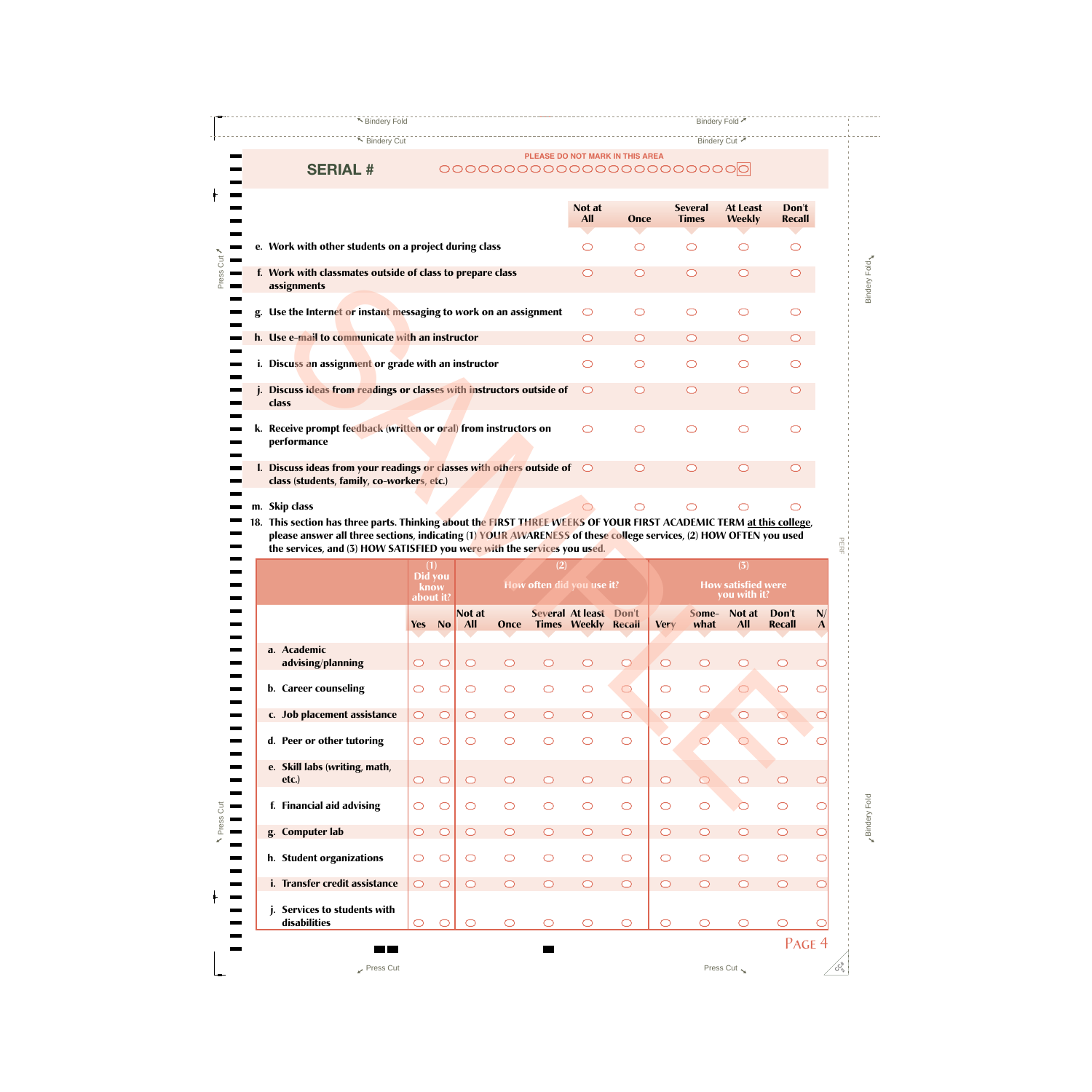| ▶ Bindery Cut                                                                                                                                                                                                                                                                                                          |                |         |                                                                                                                                     |               |                                 |                                    |               | Bindery Cut ୵       |                                                  |                      |
|------------------------------------------------------------------------------------------------------------------------------------------------------------------------------------------------------------------------------------------------------------------------------------------------------------------------|----------------|---------|-------------------------------------------------------------------------------------------------------------------------------------|---------------|---------------------------------|------------------------------------|---------------|---------------------|--------------------------------------------------|----------------------|
| <b>SERIAL #</b>                                                                                                                                                                                                                                                                                                        |                |         |                                                                                                                                     |               | PLEASE DO NOT MARK IN THIS AREA |                                    |               |                     |                                                  |                      |
|                                                                                                                                                                                                                                                                                                                        |                |         |                                                                                                                                     |               |                                 |                                    |               |                     |                                                  |                      |
| 19. Mark the number that best represents the quality of your relationships with people, during the FIRST THREE WEEKS OF<br>YOUR FIRST ACADEMIC TERM at this college.<br>Your relationship with:                                                                                                                        |                |         |                                                                                                                                     |               |                                 |                                    |               |                     |                                                  |                      |
| a. Other Students                                                                                                                                                                                                                                                                                                      |                |         |                                                                                                                                     |               |                                 |                                    |               |                     |                                                  |                      |
| Friendly, supportive, sense of<br>belonging                                                                                                                                                                                                                                                                            | $\circledcirc$ | $\odot$ | $\circledcirc$                                                                                                                      | $\circled{4}$ | $\circled{3}$                   | $\circledcirc$                     | $^\copyright$ |                     | Unfriendly, unsupportive,<br>sense of alienation |                      |
| <b>b.</b> Instructors                                                                                                                                                                                                                                                                                                  |                |         |                                                                                                                                     |               |                                 |                                    |               |                     |                                                  |                      |
| Available, helpful, sympathetic $\oslash$                                                                                                                                                                                                                                                                              |                | $\odot$ | $\circledcirc$                                                                                                                      | $\circled{4}$ | $\circ$                         | $\circledcirc$                     | $^{\circ}$    | unsympathetic       | Unavailable, unhelpful,                          |                      |
| c. Administrative Personnel & Offices                                                                                                                                                                                                                                                                                  |                |         |                                                                                                                                     |               |                                 |                                    |               |                     |                                                  |                      |
| <b>Helpful, considerate, flexible</b>                                                                                                                                                                                                                                                                                  | $\circled{D}$  | $\odot$ | $\circledcirc$                                                                                                                      | $\circled{4}$ | $\circ$                         | $\circledcirc$                     | $^{\circ}$    | rigid               | Unhelpful, inconsiderate,                        |                      |
|                                                                                                                                                                                                                                                                                                                        |                |         |                                                                                                                                     |               |                                 |                                    |               |                     |                                                  |                      |
| 20. Thinking about the time from your first contact with this college, through the end of THE FIRST THREE WEEKS OF<br>YOUR FIRST ACADEMIC TERM at this college, what has been your primary source of academic advising (academic<br>planning, course recommendations, graduation requirements, etc.)? Choose only one: |                |         |                                                                                                                                     |               |                                 |                                    |               |                     |                                                  |                      |
| $\bigcirc$ Academic advisor (not faculty)<br>$\bigcirc$ Academic advisor (faculty)                                                                                                                                                                                                                                     |                |         | $\bigcirc$ Friends, family or other students<br>$\bigcirc$ Online college registration and/or<br>computerized degree advisor system |               |                                 | $\bigcirc$ Other college materials |               |                     | $\bigcirc$ I did not receive academic advising   |                      |
|                                                                                                                                                                                                                                                                                                                        |                |         |                                                                                                                                     |               |                                 |                                    |               |                     |                                                  |                      |
|                                                                                                                                                                                                                                                                                                                        |                |         |                                                                                                                                     |               |                                 |                                    |               |                     |                                                  |                      |
| 21. Was a specific person assigned to you so you could see him/her each time you needed information or assistance?<br>$\bigcirc$ Yes<br>$\bigcirc$ No                                                                                                                                                                  |                |         |                                                                                                                                     |               |                                 |                                    |               |                     |                                                  |                      |
| 22. During the FIRST THREE WEEKS OF YOUR FIRST ACADEMIC TERM at this college, about how many hours did you                                                                                                                                                                                                             |                |         |                                                                                                                                     |               |                                 |                                    |               |                     |                                                  |                      |
| spend in a typical 7-day week doing each of the following?                                                                                                                                                                                                                                                             |                |         |                                                                                                                                     |               |                                 |                                    |               |                     |                                                  |                      |
|                                                                                                                                                                                                                                                                                                                        |                |         |                                                                                                                                     | <b>None</b>   | $1 - 5$                         | $6 - 10$                           |               | $11 - 20$           | $21 - 30$                                        | <b>30 or</b><br>more |
| a. Preparing for class (studying, reading,<br>writing, rehearsing, doing homework, or                                                                                                                                                                                                                                  |                |         |                                                                                                                                     |               |                                 |                                    |               |                     |                                                  |                      |
| other activities related to your program)                                                                                                                                                                                                                                                                              |                |         |                                                                                                                                     | ◯             | $\circlearrowright$             |                                    |               | O                   | $\circlearrowright$                              | O                    |
| b. Working for pay                                                                                                                                                                                                                                                                                                     |                |         |                                                                                                                                     | $\bigcirc$    | $\circlearrowright$             | ◯                                  |               | $\circlearrowright$ | $\bigcirc$                                       | $\bigcirc$           |
| 23. Did you add/drop any classes within the FIRST THREE WEEKS OF YOUR FIRST ACADEMIC TERM at this college?                                                                                                                                                                                                             |                |         |                                                                                                                                     |               |                                 |                                    |               |                     |                                                  |                      |
| $\bigcirc$ Yes, without the assistance/knowledge of a college staff or faculty member<br>$\bigcirc$ Yes, with the assistance/knowledge of a college staff or faculty member<br>$\bigcirc$ No - I did not add or drop any courses                                                                                       |                |         |                                                                                                                                     |               |                                 |                                    |               |                     |                                                  |                      |
| 24. When do you plan to take classes at this college again?<br>$\bigcirc$ I will accomplish my goal(s) during this term and will not be returning<br>$\bigcirc$ I have no current plans to return<br>$\bigcirc$ Within the next 12 months                                                                              |                |         |                                                                                                                                     |               |                                 |                                    |               |                     |                                                  |                      |
| $\bigcirc$ Uncertain                                                                                                                                                                                                                                                                                                   |                |         |                                                                                                                                     |               |                                 |                                    |               |                     |                                                  |                      |
| 25. While in high school, did you                                                                                                                                                                                                                                                                                      |                |         |                                                                                                                                     |               |                                 | <b>Yes</b>                         |               | <b>No</b>           | Don't<br><b>Recall</b>                           | N/A                  |
| a. Take math all four years?                                                                                                                                                                                                                                                                                           |                |         |                                                                                                                                     |               |                                 |                                    |               | O                   | $\circlearrowright$                              |                      |
| b. Take math during your senior year?                                                                                                                                                                                                                                                                                  |                |         |                                                                                                                                     |               |                                 | $\bigcirc$                         |               | $\circlearrowright$ | $\circlearrowright$                              | $\bigcirc$           |
|                                                                                                                                                                                                                                                                                                                        |                |         |                                                                                                                                     |               |                                 |                                    |               |                     |                                                  |                      |

**N**Bindery Fold

**N** Bindery Fold

Bindery Fold

Bindery Fold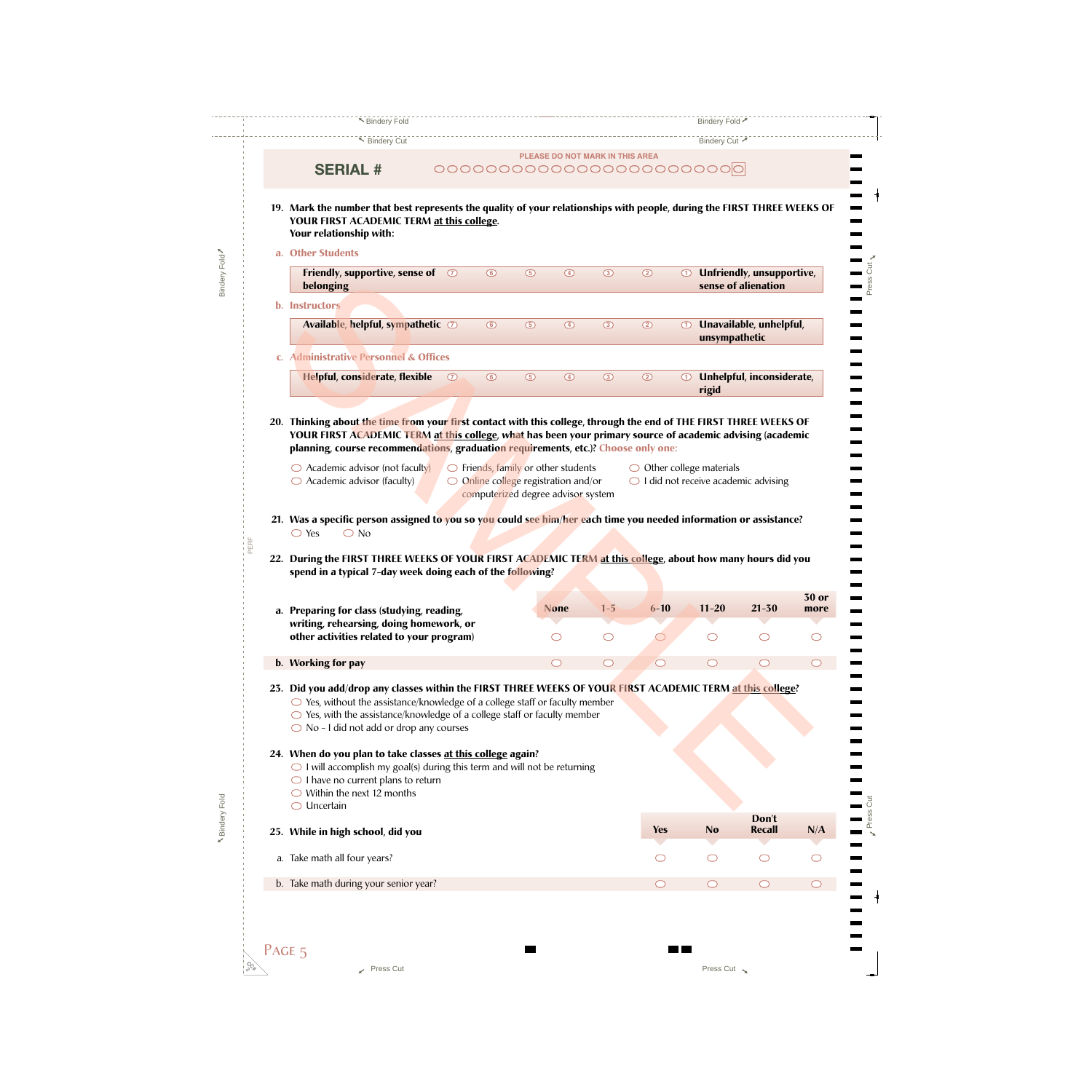| 26. Would you recommend this college to a friend or<br>family member?<br>$\bigcirc$ Yes<br>$\bigcirc$ No                                                                                                                                      |                                                                                                             | 28. Your sex:<br>$\bigcirc$ Male                                                                                                            | $\bigcirc$ Female                                                                   |                                  |                     |
|-----------------------------------------------------------------------------------------------------------------------------------------------------------------------------------------------------------------------------------------------|-------------------------------------------------------------------------------------------------------------|---------------------------------------------------------------------------------------------------------------------------------------------|-------------------------------------------------------------------------------------|----------------------------------|---------------------|
| 27. In what range was your overall high school grade<br>average?<br>$\bigcirc$ A<br>$\bigcirc$ B- to C+<br>$\bigcirc$ A- to B+<br>$\bigcirc$ C<br>$\bigcirc$ B<br>$\bigcirc$ C- or lower<br>◯ Don't Recall                                    |                                                                                                             | 29. Mark your age group.<br>$\bigcirc$ Under 18<br>$\bigcirc$ 18 to 19<br>$\bigcirc$ 20 to 21<br>$\bigcirc$ 22 to 24<br>$\bigcirc$ 25 to 29 | $\bigcirc$ 30 to 39<br>$\bigcirc$ 40 to 49<br>$\bigcirc$ 50 to 64<br>$\bigcirc$ 65+ |                                  |                     |
|                                                                                                                                                                                                                                               |                                                                                                             |                                                                                                                                             |                                                                                     | <b>Yes</b>                       | <b>No</b>           |
|                                                                                                                                                                                                                                               |                                                                                                             |                                                                                                                                             |                                                                                     |                                  |                     |
| 30. Are you married?                                                                                                                                                                                                                          |                                                                                                             |                                                                                                                                             |                                                                                     | $\bigcirc$                       | $\bigcirc$          |
| 31. Do you have children who live with you?                                                                                                                                                                                                   |                                                                                                             |                                                                                                                                             |                                                                                     | ◯                                | $\bigcirc$          |
| 32. Is English your native (first) language?                                                                                                                                                                                                  |                                                                                                             |                                                                                                                                             |                                                                                     | $\circlearrowright$              | $\circlearrowright$ |
| 33. Are you an international student or nonresident alien?                                                                                                                                                                                    |                                                                                                             |                                                                                                                                             |                                                                                     | $\bigcirc$                       | $\bigcirc$          |
|                                                                                                                                                                                                                                               |                                                                                                             |                                                                                                                                             |                                                                                     |                                  |                     |
| ○ Asian, Asian American or Pacific Islander ○ Black or African American, Non-Hispanic ○ Hispanic, Latino, Spanish<br>35. What is the highest academic credential you have earned?<br>$\bigcirc$ None<br>$\bigcirc$ High school diploma or GED | ○ Vocational/technical<br>O Associate degree                                                                |                                                                                                                                             | $\bigcirc$ Other<br>$\bigcirc$ Bachelor's degree                                    | ○ Master's/Doctoral/Professional |                     |
|                                                                                                                                                                                                                                               |                                                                                                             |                                                                                                                                             |                                                                                     |                                  |                     |
| 36. What is your primary reason for attending this college? (Mark only one)<br>$\bigcirc$ Complete a certificate<br>○ Obtain an Associate degree<br>$\bigcirc$ Transfer to a 4-year college/university                                        | ◯ Obtain or update job-related skills<br>○ Self-improvement/personal enjoyment<br>$\bigcirc$ Change careers |                                                                                                                                             |                                                                                     |                                  |                     |
| 37. Who in your family has attended at least some college? (Mark all that apply)<br>$\bigcirc$ Mother<br>$\bigcirc$ Father<br>$\bigcirc$ Brother/Sister<br>$\bigcirc$ Child                                                                   | $\bigcirc$ Spouse/Partner<br>$\bigcirc$ Legal Guardian<br>$\bigcirc$ None of the above                      |                                                                                                                                             |                                                                                     |                                  |                     |
|                                                                                                                                                                                                                                               |                                                                                                             |                                                                                                                                             |                                                                                     |                                  |                     |
|                                                                                                                                                                                                                                               |                                                                                                             |                                                                                                                                             |                                                                                     |                                  |                     |
|                                                                                                                                                                                                                                               |                                                                                                             |                                                                                                                                             |                                                                                     |                                  |                     |
|                                                                                                                                                                                                                                               |                                                                                                             |                                                                                                                                             |                                                                                     |                                  |                     |
|                                                                                                                                                                                                                                               |                                                                                                             |                                                                                                                                             |                                                                                     |                                  |                     |

مبر<br>م <u>ب</u>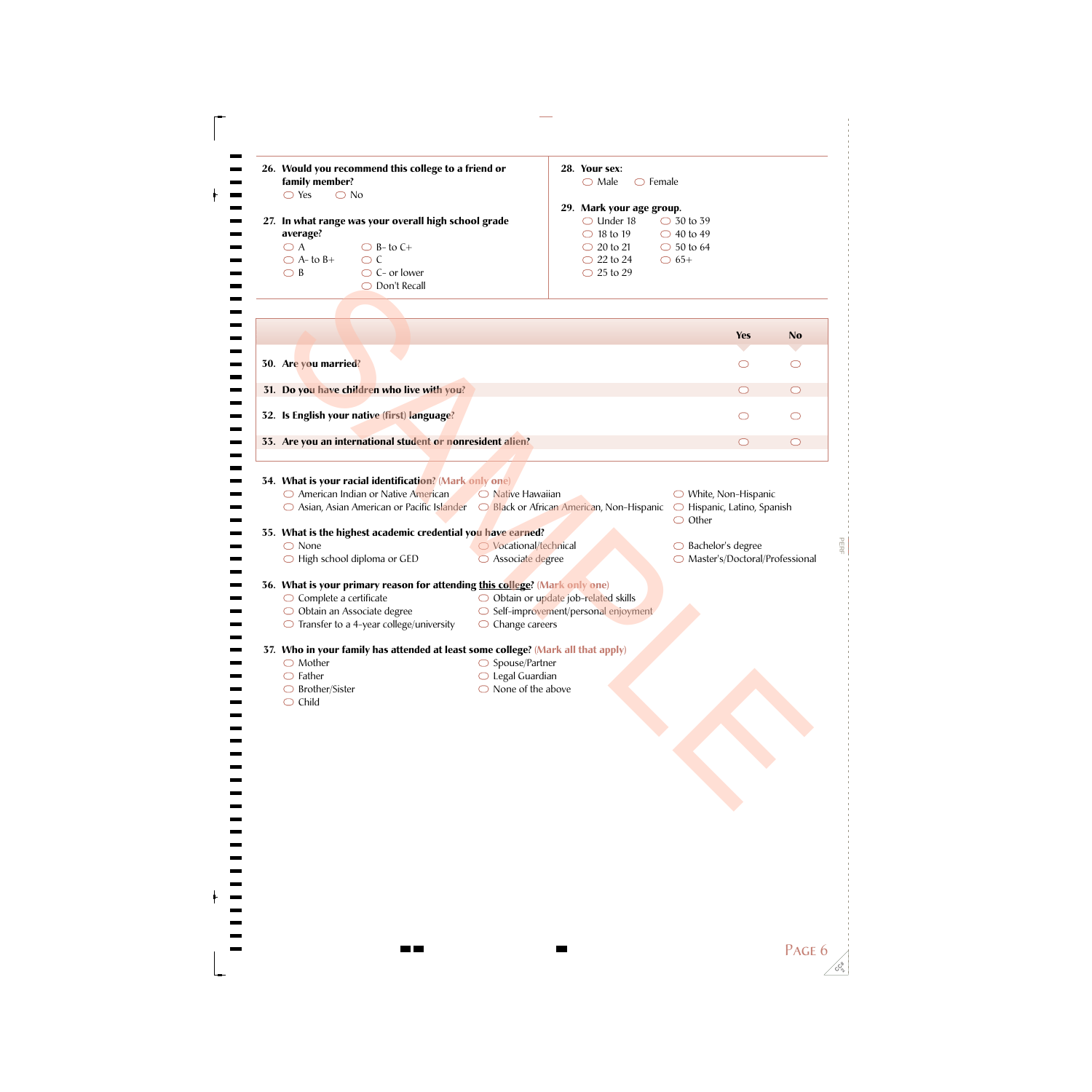# -------<br>------

## **38. Please provide your student identification number by filling in the corresponding ovals. For example, in the first column, indicate the first number or letter in your student ID number, and so forth. (OPTIONAL)**

**(Please begin here)**

| $\circledA$                   | $\circledA$                     | $\circledR$                     | $\circledA$                      | $\circledA$                      | $\circledR$                             | $\circledA$                     | $\circledR$                  | $\bigcirc$                       | $\circledA$                                       | $\circledA$                     | $\circledA$                      | $\circledA$                     | $\circledA$                                                                                                                                                                                                                                                                                                                                         | $\circledA$                     | $\bigcirc$                       |
|-------------------------------|---------------------------------|---------------------------------|----------------------------------|----------------------------------|-----------------------------------------|---------------------------------|------------------------------|----------------------------------|---------------------------------------------------|---------------------------------|----------------------------------|---------------------------------|-----------------------------------------------------------------------------------------------------------------------------------------------------------------------------------------------------------------------------------------------------------------------------------------------------------------------------------------------------|---------------------------------|----------------------------------|
| $^{\circledR}$                | $^{\circ}$                      | $\circledR$                     | $\circledcirc$                   | $\circledR$                      | $^{\circledR}$                          | $\circledcirc$                  | $^{\circledR}$               | $\circledR$                      | $\circledB$                                       | $\circledR$                     | $\circledcirc$                   | $\circledR$                     | $^{\circledR}$                                                                                                                                                                                                                                                                                                                                      | $\circledR$                     | $\circledR$                      |
| $\odot$                       | $\odot$                         | $\odot$                         | $\odot$                          | $\odot$                          | $\odot$                                 | $\odot$                         | $\odot$                      | $\odot$                          | $\odot$                                           | $\odot$                         | $\odot$                          | $\odot$                         | $\odot$                                                                                                                                                                                                                                                                                                                                             | $\odot$                         | $\odot$                          |
| $\circledcirc$                | $^{\circ}$                      | $\bigcirc$                      | $\circledcirc$                   | $\bigcirc$                       | $^{\circ}$                              | $^{\circ}$                      | $^{\circ}$                   | $\bigcirc$                       | $\circledcirc$                                    | $\bigcirc$                      | $^{\circ}$                       | $\bigcirc$                      | $\bigcirc$                                                                                                                                                                                                                                                                                                                                          | $\circledcirc$                  | $^{\circ}$                       |
| $\bigoplus$                   | $\bigcirc$                      | $\bigoplus$                     | $\bigoplus$                      | $\bigoplus$                      | $^{\circ}$                              | $\bigoplus$                     | $\bigoplus$                  | $\bigoplus$                      | $^{\circledR}$                                    | $\bigoplus$                     | $\bigoplus$                      | $\bigoplus$                     | $\bigoplus$                                                                                                                                                                                                                                                                                                                                         | $\bigoplus$                     | $\bigoplus$                      |
| $\bigoplus$                   | $\bigoplus$                     | $\bigoplus$                     | $\bigoplus$                      | $\bigoplus$                      | $^{\circ}$                              | $^{\circ}$                      | $\bigoplus$                  | $\bigoplus$                      | $\bigoplus$                                       | $\bigoplus$                     | $\bigoplus$                      | $\bigoplus$                     | $\mathbf \oplus$                                                                                                                                                                                                                                                                                                                                    | $\bigoplus$                     | $\bigoplus$                      |
| $\circledcirc$                | $\circledcirc$                  | $\circledcirc$                  | $\circledcirc$                   | $\circledcirc$                   | $\circledcirc$                          | $\circledcirc$                  | $\circledcirc$               | $\circledcirc$                   | $\circledS$                                       | $\circledcirc$                  | $\circledcirc$                   | $\circledcirc$                  | $\circledS$                                                                                                                                                                                                                                                                                                                                         | $\circledcirc$                  | $\circledcirc$                   |
| $\bigoplus$                   | $\bigoplus$                     | $\bigoplus$                     | $\bigoplus$                      | $\textcircled{\scriptsize{H}}$   | $\bigoplus$                             | $\bigoplus$                     | $\bigoplus$                  | $\bigoplus$                      | $\textcircled{\scriptsize{H}}$                    | $\bigoplus$                     | $\bigoplus$                      | $\bigoplus$                     | $\bigoplus$                                                                                                                                                                                                                                                                                                                                         | $\bigoplus$                     | $\bigoplus$                      |
| $\bigcirc$                    | $\bigcirc$                      | $\bigcirc$                      | $\bigcirc$                       | $\bigcirc$                       | $\bigcirc$                              | $\bigcirc$                      | $\bigcirc$                   | $\bigcirc$                       | $\bigcirc$                                        | $\bigcirc$                      | $\bigcirc$                       | $\bigcirc$                      | $\bigcirc$                                                                                                                                                                                                                                                                                                                                          | $\bigcirc$                      | $\bigcirc$                       |
| $\bigcirc$                    | $\bigcirc$                      | $\bigcirc$                      | $\bigcirc$                       | $\bigcirc$                       | $\bigcirc$                              | $\bigcirc$                      | $\bigcirc$                   | $\bigcirc$                       | $\bigcirc$                                        | $\bigcirc$                      | $\bigcirc$                       | $\bigcirc$                      | $\bigcirc$                                                                                                                                                                                                                                                                                                                                          | $\bigcirc$                      | $\bigcirc$                       |
| $\circledR$                   | $\circledR$                     | $\circledR$                     | $\circledR$                      | $\circledR$                      | $\circledR$                             | $\circledR$                     | $\circledR$                  | $\circledR$                      | $\circledR$                                       | $\circledR$                     | $\circledR$                      | $\circledR$                     | $\circledR$                                                                                                                                                                                                                                                                                                                                         | $\circledR$                     | $\circledR$                      |
| $\bigcirc$                    | $\bigcirc$                      | $\bigcirc$                      | $\bigcirc$                       | $\bigcirc$                       | $\bigcirc$                              | $\bigoplus$                     | $\bigcirc$                   | $\bigcirc$                       | $\bigcirc$                                        | $\bigcirc$                      | $\bigcirc$                       | $\bigcirc$                      | $\mathbb O$                                                                                                                                                                                                                                                                                                                                         | $\bigcirc$                      | $\bigcirc$                       |
| $\circledR$                   | $\circledR$                     | $\circledR$                     | $\circledR$                      | $\circledR$                      | $\circledR$                             | $\circledR$                     | $\circledR$                  | $\circledR$                      | $\circledR$                                       | $\circledR$                     | $\circledR$                      | $\circledR$                     | $\circledR$                                                                                                                                                                                                                                                                                                                                         | $\circledR$                     | $\circledR$                      |
| $\circledR$<br>$\circledcirc$ | $\circledR$<br>$\circledcirc$   | $\circledR$<br>$\circledcirc$   | $\circledR$<br>$\circledcirc$    | $\circledR$<br>$\odot$           | $\circledR$<br>$\circledcirc$           | $\circledR$                     | $\circledR$                  | $\circledR$<br>$\circledcirc$    | $\qquad \qquad \textcircled{1}$<br>$\circledcirc$ | $\circledR$<br>$\odot$          | $\circledR$<br>$\circledcirc$    | $\circledR$<br>$\circledcirc$   | $\qquad \qquad \textcircled{1}$<br>$\circledcirc$                                                                                                                                                                                                                                                                                                   | $\circledR$<br>$\circledcirc$   | $\circledR$<br>$\circledcirc$    |
| $\circled{P}$                 | $^{\circ}$                      | $\circled{P}$                   | $\circled{P}$                    | $^{\circ}$                       | $^{\circ}$                              | $\circledcirc$<br>$^{\circ}$    | $^{\circ}$<br>$^{\circ}$     | $^{\circ}$                       | $^{\circ}$                                        | $\bigcirc$                      | $^{\circ}$                       | $^{\circ}$                      | $^\circledR$                                                                                                                                                                                                                                                                                                                                        | $^{\circ}$                      | $^{\circ}$                       |
| $\circledcirc$                | $\textcircled{\scriptsize{0}}$  | $\circledcirc$                  | $\circledcirc$                   | $^\copyright$                    | $^{\copyright}$                         | $\circledcirc$                  | $^{\copyright}$              | $\circledcirc$                   | $\circledcirc$                                    | $\circledcirc$                  | $\circledcirc$                   | $\circledcirc$                  | $\circledcirc$                                                                                                                                                                                                                                                                                                                                      | $\circledcirc$                  | $^{\circ}$                       |
| $\circledR$                   | $^{\circledR}$                  | $\circledR$                     | $\circledR$                      | $\circledR$                      | $\textcircled{\scriptsize{\textsf{R}}}$ | $\circledR$                     | $^\circledR$                 | $\circledR$                      | $\circledR$                                       | $\bigcirc$                      | $\circledR$                      | $\circledR$                     | $\circledR$                                                                                                                                                                                                                                                                                                                                         | $\circledR$                     | $^{\circledR}$                   |
| $\circledS$                   | $\circledS$                     | $\circledS$                     | $\circledS$                      | $\circledS$                      | $\circledS$                             | $\circledS$                     | $\circledS$                  | $\circledS$                      | $\circledS$                                       | $\circledS$                     | $\circledS$                      | $\circledS$                     | $\circledS$                                                                                                                                                                                                                                                                                                                                         | $\circledS$                     | $\circledS$                      |
| $\bigcirc$                    | $\bigcirc$                      | $\bigcirc$                      | $\bigcirc$                       | $\bigcirc$                       | $\bigcirc$                              | $\bigcirc$                      | $\bigcirc$                   | $\bigcirc$                       | $\bigcirc$                                        | $\bigcirc$                      | $\bigcirc$                       | $\bigcirc$                      | $\bigcirc$                                                                                                                                                                                                                                                                                                                                          | $\bigcirc$                      | $\bigcirc$                       |
| $^{\circ}$                    | $\qquad \qquad \textcircled{1}$ | $\circledcirc$                  | $\circledcirc$                   | $\circledcirc$                   | $\qquad \qquad \textcircled{1}$         | $^{\circ}$                      | $\circledcirc$               | $\qquad \qquad \textcircled{1}$  | $\qquad \qquad \textcircled{1}$                   | $\circledcirc$                  | $\circledcirc$                   | $^{\circ}$                      | $\textcircled{\scriptsize{1}}$                                                                                                                                                                                                                                                                                                                      | $\circledcirc$                  | $\circledcirc$                   |
| $^{\circledR}$                | $\circledR$                     | $\circledv$                     | $\circledR$                      | $^{\circledR}$                   | $\overline{\mathbb{O}}$                 | $\circledv$                     | $\circledR$                  | $\circledcirc$                   | $^{\circledR}$                                    | $^{\circledR}$                  | $\textcircled{r}$                | $^{\circledR}$                  | $\circledcirc$                                                                                                                                                                                                                                                                                                                                      | $\circledcirc$                  | $\circledcirc$                   |
| $^{\circledR}$                | $^{\circledR}$                  | $^{\circledR}$                  | $\circledR$                      | $^{\circledR}$                   | $^{\circledR}$                          | $\circledR$                     | $\circledR$                  | $\circledR$                      | $^{\circledR}$                                    | $^{\circledR}$                  | $\circledR$                      | $^{\circledR}$                  | $\circledR$                                                                                                                                                                                                                                                                                                                                         | $^{\circledR}$                  | $^{\circledR}$                   |
| $\infty$                      | $\infty$                        | $\circledX$                     | $\circledR$                      | $\circledX$                      | $\infty$                                | $\infty$                        | $\circledR$                  | $\infty$                         | $\circledX$                                       | $\infty$                        | $\circledR$                      | $\circledX$                     | $\circledR$                                                                                                                                                                                                                                                                                                                                         | $\infty$                        | $\infty$                         |
| $\circledcirc$                | $\circledcirc$                  | $\circledcirc$                  | $\circledcirc$                   | $\circledcirc$                   | $\circledcirc$                          | $\infty$                        | $\circledcirc$               | $\circledcirc$                   | $\circledcirc$                                    | $\circledcirc$                  | $\circledR$                      | $\circledR$                     | $\circledcirc$                                                                                                                                                                                                                                                                                                                                      | $\infty$                        | $\circledcirc$                   |
| $\circledZ$                   | $\circled{2}$                   | $\circledZ$                     | $\circledcirc$                   | $\circledZ$                      | $\circledcirc$                          | $\circledZ$                     | $\circledcirc$               | $\circledZ$                      | Ø                                                 | $\circledcirc$                  | $\circledcirc$                   | $\circledZ$                     | $\begin{picture}(20,20) \put(0,0){\line(1,0){10}} \put(15,0){\line(1,0){10}} \put(15,0){\line(1,0){10}} \put(15,0){\line(1,0){10}} \put(15,0){\line(1,0){10}} \put(15,0){\line(1,0){10}} \put(15,0){\line(1,0){10}} \put(15,0){\line(1,0){10}} \put(15,0){\line(1,0){10}} \put(15,0){\line(1,0){10}} \put(15,0){\line(1,0){10}} \put(15,0){\line(1$ | $\circledZ$                     | $\circled{2}$                    |
| $\bigcirc$                    | $\bigcirc$                      | $\bigcirc$                      | $\bigcirc$                       | $\bigcirc$                       | $\bigcirc$                              | $\bigcirc$                      | $\bigcirc$                   | $\bigcirc$                       | $\bigcirc$                                        | $\bigcirc$                      | $\bigcirc$                       | $\bigcirc$                      | $\bigcirc$                                                                                                                                                                                                                                                                                                                                          | $\bigcirc$                      | $\bigcirc$                       |
| $\circled{2}$                 | $\circledcirc$                  | $\circled{2}$                   | $\circledcirc$                   | $\circled{2}$                    | $^{\circledR}$                          | $^{\circledR}$                  | $^{\circledR}$               | $\circled{2}$                    | $\circledcirc$                                    | $\circledcirc$                  | $\circled{2}$                    | $\circledcirc$                  | $\circledcirc$                                                                                                                                                                                                                                                                                                                                      | $\circledcirc$                  | $\circledcirc$                   |
| $\circled{3}$                 | $\circled{3}$                   | $\circled{3}$                   | $\circled{3}$                    | $\circled{3}$                    | $\circled{3}$                           | $\circled{3}$                   | $\circledcirc$               | $\circled{3}$                    | $\circled{3}$                                     | $\circled{3}$                   | $\circled{3}$                    | $\circled{3}$                   | $\circled{3}$                                                                                                                                                                                                                                                                                                                                       | $\circled{3}$                   | $\circled{3}$                    |
| $\circled{4}$                 | $\bigcirc$                      | $\bigcirc$                      | $\bigcirc$                       | $\bigcirc$                       | $\bigcirc$                              | $^{\circledR}$                  | $\bigcirc$                   | $\bigcirc$                       | $\circledast$                                     | $\circledcirc$                  | $\bigcirc$                       | $\circled{4}$                   | $\circled{4}$                                                                                                                                                                                                                                                                                                                                       | $\bigcirc$                      | $\circled{4}$                    |
| $\circled{5}$                 | $\circled{5}$                   | $\circledcirc$                  | $\circledcirc$                   | $\circled{5}$                    | $\circledcirc$                          | $\circledcirc$                  | $\circledcirc$               | $\circledcirc$                   | $\circled{5}$                                     | $\circledcirc$                  | $\circledcirc$                   | $\circled{5}$                   | $\circledcirc$                                                                                                                                                                                                                                                                                                                                      | $\circled{5}$                   | $\circled{5}$                    |
| $\circledcirc$                | $\circledcirc$                  | $\circledcirc$                  | $\circledcirc$                   | $\circledcirc$                   | $\circledcirc$                          | $\circledcirc$                  | $\circledcirc$               | $\circledcirc$                   | $\circledcirc$                                    | $\circledcirc$                  | $\circledcirc$                   | $\circledcirc$                  | $\circledcirc$                                                                                                                                                                                                                                                                                                                                      | $\circledcirc$                  | $\circledcirc$                   |
| $\circled{7}$                 | $\circled{2}$<br>$\circledcirc$ | $\circled{7}$<br>$\circledcirc$ | $\circledcirc$<br>$\circledcirc$ | $\circledcirc$<br>$\circledcirc$ | $\circled{2}$<br>$^{\circ}$             | $\circled{7}$<br>$\circledcirc$ | $\circledcirc$<br>$^{\circ}$ | $\circledcirc$<br>$\circledcirc$ | $\circled{2}$<br>$\circledcirc$                   | $\circled{7}$<br>$\circledcirc$ | $\circledcirc$<br>$\circledcirc$ | $\circled{7}$<br>$\circledcirc$ | $\circled{D}$<br>$\circledcirc$                                                                                                                                                                                                                                                                                                                     | $\circled{7}$<br>$\circledcirc$ | $\circledcirc$<br>$\circledcirc$ |
| $\circledcirc$                | $\circledcirc$                  | $\circledcirc$                  | $\circledcirc$                   | $\circledcirc$                   | $\circledcirc$                          | $\circledcirc$                  | $\circledcirc$               | $\circledcirc$                   | $\circledcirc$                                    | $\circledcirc$                  | $\circledcirc$                   | $\circledcirc$                  | $\circledcirc$                                                                                                                                                                                                                                                                                                                                      | $\circledcirc$                  | $\circledcirc$                   |
| $^{\circledR}$                | $\circledcirc$                  | $\circledcirc$                  | $\circledcirc$                   | $\circledcirc$                   | $\circledcirc$                          | $^{\circ}$                      | $\circledcirc$               | $\circledcirc$                   | $\circledcirc$                                    | $\circledcirc$                  | $\circledcirc$                   | $\circledcirc$                  | $\circledcirc$                                                                                                                                                                                                                                                                                                                                      | $\circledcirc$                  | $\circledcirc$                   |

PAGE<sub>7</sub>

**CC# 2**

PERF